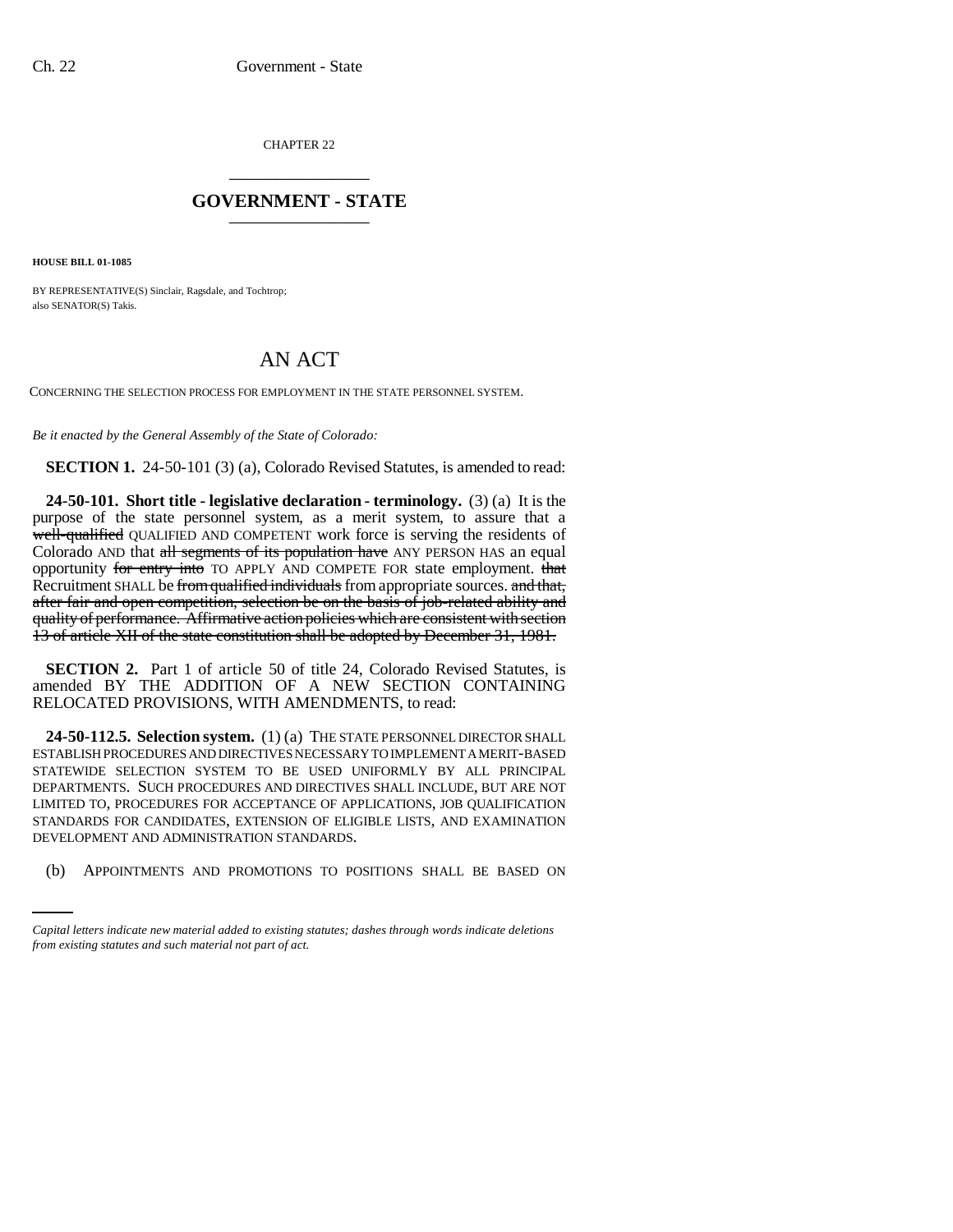JOB-RELATED KNOWLEDGE, SKILLS, ABILITIES, COMPETENCIES, BEHAVIORS, AND QUALITY OF PERFORMANCE AS DEMONSTRATED BY FAIR AND OPEN COMPETITIVE EXAMINATIONS. SELECTIONS SHALL BE MADE WITHOUT REGARD TO RACE, COLOR, CREED, RELIGION, NATIONAL ORIGIN, ANCESTRY, AGE, OR POLITICAL AFFILIATION AND WITHOUT REGARD TO SEX OR DISABILITY EXCEPT AS OTHERWISE PROVIDED BY LAW.

(2) **Employment lists.** (a) **[Formerly 24-50-115 (1) and (2)**]  $\leftrightarrow$  Employment lists for each class, SHALL BE USED in the FOLLOWING order of their priority: shall be Departmental reemployment lists, promotional eligible lists, and eligible lists. Where there is no departmental reemployment list, an appointing authority may consider another department's reemployment list, together with eligible lists.  $\left( \frac{1}{2} \right)$  Departmental reemployment lists shall contain the names of certified employees in a given department laid off for lack of work, lack of funds, or reorganization. arranged in order of separation rights, as defined by rule of the board.

(b) **[Formerly 24-50-115 (5)]** (5) CANDIDATES RECEIVING A FINAL PASSING SCORE AT THE COMPLETION OF THE EXAMINATION PROCESS SHALL BE PLACED ON AN ELIGIBLE LIST AND RANKED. QUALIFIED CANDIDATES SHALL RECEIVE VETERANS' PREFERENCE AS PRESCRIBED BY SECTION 15 OF ARTICLE XII OF THE STATE CONSTITUTION. The person to be appointed to any position under the state personnel system shall be one of the three persons ranking highest on the eligible list for such position, or such lesser number as qualify. as demonstrated by competitive examination or other objective measures of competence without regard to race, creed, color, religion, national origin, ancestry, age, or political affiliation and without regard to sex or disability except as provided by law and subject to limitations set forth in procedures of the state personnel director applicable to multiple appointments from any such list THE DURATION OF AN ELIGIBLE LIST SHALL BE SIX MONTHS BUT MAY BE EXTENDED BY THE STATE PERSONNEL DIRECTOR.

(3) **Examinations.** (a) EXAMINATIONS SHALL BE BASED ON SPECIFIC JOB-RELATED KNOWLEDGE, SKILLS, ABILITIES, BEHAVIORS, AND OTHER COMPETENCIES. EXAMINATIONS SHALL BE CONDUCTED AS NEEDED. ONLY QUALIFIED APPLICANTS SHALL BE INCLUDED IN THE EXAMINATION PROCESS. APPLICANTS SHALL NOT BE REJECTED SOLELY BECAUSE THEY DO NOT HAVE THE EDUCATION REQUIRED, EXCEPT WHERE EDUCATION IS A PREREQUISITE FOR A PROFESSION OR IS REQUIRED BY LAW. WHERE EDUCATION IS NOT A PREREQUISITE OR IS NOT REQUIRED BY LAW, AN APPLICANT'S EXPERIENCE SHALL BE CONSIDERED.

(b) **[Formerly 24-50-113]** Positions above the entrance level may be filled by promotion through the creation of promotional eligible lists resulting from PROMOTIONAL examinations SHALL BE limited to qualified employees, including persons on reemployment lists. after determination by the state personnel director that the needs of the state personnel system can be fully met by such limited competition. The state personnel director shall establish uniform procedures for use by the principal departments in determining when a promotional examination may be used. Performance evaluations may be utilized in determining an employee's eligibility for promotion AS PART OF A PROMOTIONAL EXAMINATION PLAN.

(4) **Appeals.** (a) ANY PERSON DIRECTLY AFFECTED BY THE SELECTION AND EXAMINATION PROCESS ACTION MAY FILE A WRITTEN APPEAL WITH THE STATE PERSONNEL DIRECTOR. THE APPEAL MUST BE FILED WITHIN TEN DAYS AFTER THE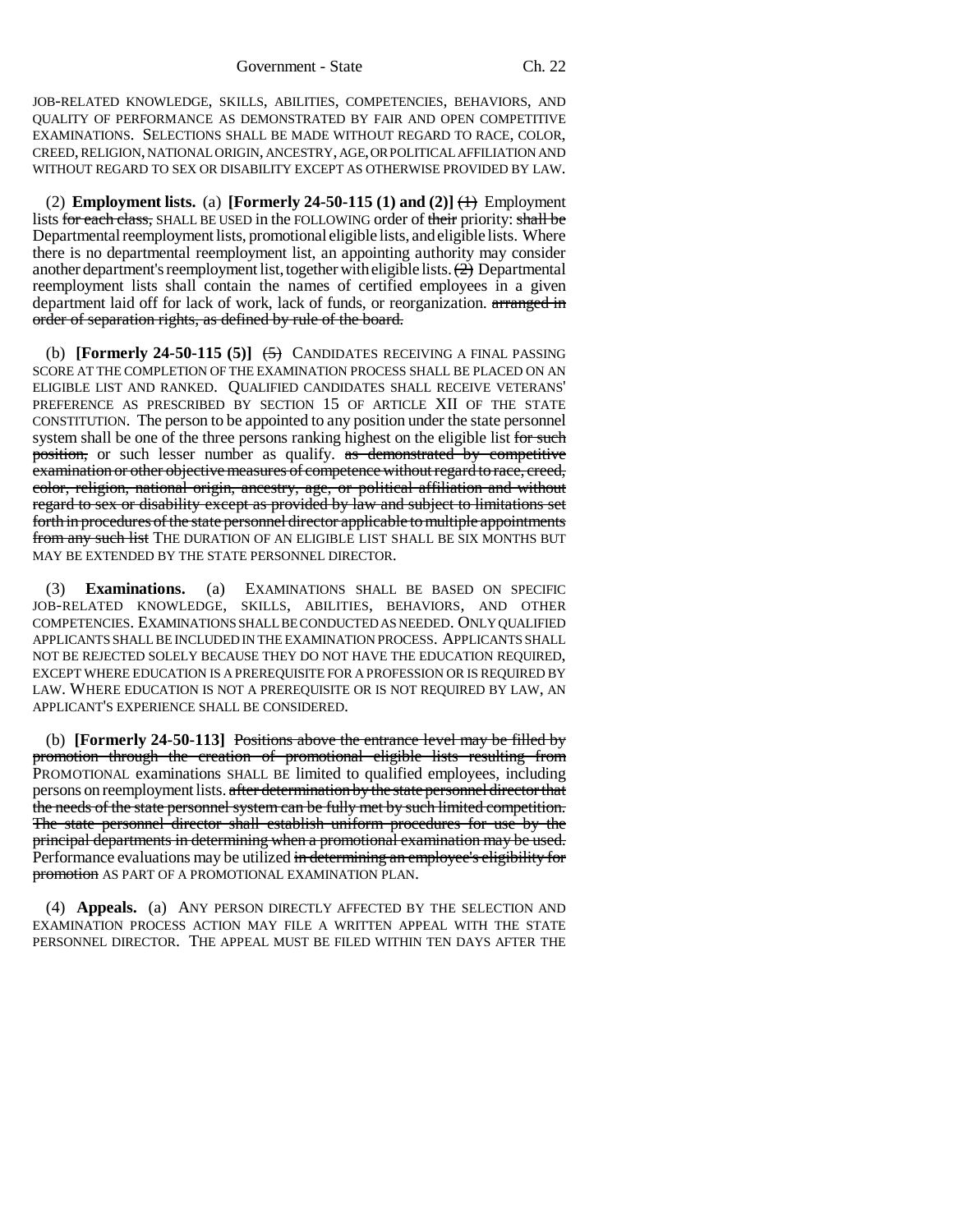ADMINISTRATION OF THE EXAMINATION. THE DIRECTOR OR A DESIGNEE OF THE DIRECTOR SHALL REVIEW THE APPEAL IN SUMMARY FASHION ON THE BASIS OF WRITTEN MATERIAL SUBMITTED IN CONNECTION WITH SUCH APPEAL, WHICH MAY BE SUPPLEMENTED BY ORAL ARGUMENT AT THE DISCRETION OF THE DIRECTOR OR DESIGNEE.

(b) THE STATE PERSONNEL DIRECTOR MAY CONVENE AN ADVISORY PANEL OF QUALIFIED HUMAN RESOURCE SELECTION PROFESSIONALS, WITH ONE MEMBER SELECTED BY THE AGGRIEVED PERSON, TO ASSIST THE DIRECTOR IN MAKING A DECISION. THE DIRECTOR SHALL ISSUE A WRITTEN DECISION WITHIN NINETY DAYS AFTER RECEIPT OF A TIMELY APPEAL. THE SELECTION AND EXAMINATION PROCESS ACTION MAY BE OVERTURNED ONLY IF THE DIRECTOR FINDS THE ACTION TO HAVE BEEN ARBITRARY, CAPRICIOUS, OR CONTRARY TO RULE OR LAW. IF THE DIRECTOR FAILS TO ISSUE A DECISION WITHIN SAID NINETY-DAY PERIOD, THE ORIGINAL EXAMINATION AND OUTCOME SHALL BE FINAL. A WRITTEN DECISION ON ANY APPEAL FILED PURSUANT TO THIS SUBSECTION (4) OR THE OUTCOME OF AN APPEAL RESULTING FROM THE FAILURE TO ISSUE SUCH A DECISION SHALL BE SUBJECT TO JUDICIAL REVIEW PURSUANT TO SECTION 24-4-106.

(c) THE STATE PERSONNEL DIRECTOR SHALL ESTABLISH A PROCESS FOR TIMELY RESOLVING APPEALS WITHIN THE NINETY-DAY PERIOD AND CRITERIA FOR ADVISORY PANEL SELECTION AND SERVICE. THE BOARD SHALL ESTABLISH RULES FOR CERTIFICATION OF A PERSON TO A POSITION WHEN AN APPEAL IS PENDING RELATIVE TO THE SELECTION AND EXAMINATION PROCESS FOR THAT POSITION.

(5) **Appointments.** (a) **[Formerly 24-50-111 and 24-50-121]** Appointments and promotions to offices and employments in the personnel system of the state shall be made according to merit and fitness demonstrated by competitive examination or other objective measures of competence without regard to race, color, creed, religion, national origin, ancestry, age, or political affiliation and without regard to sex or disability except as provided by law. Employees may be transferred ONLY A QUALIFIED CANDIDATE SHALL BE APPOINTED TO A POSITION IN THE STATE PERSONNEL SYSTEM. A QUALIFIED EMPLOYEE MAY TRANSFER between positions in the same class or related classes on request and with approval of the appointing authorities concerned TO A DIFFERENT CLASS AT THE SAME PAY GRADE. The gaining organization shall assume all liability for the employee's BASE SALARY, CREDITED leave accruals, and the employee shall be credited with all leave accruals OTHER APPLICABLE PERSONNEL SYSTEM BENEFITS.

(b) **[Formerly 24-50-115 (6)]**  $\leftrightarrow$  The board shall establish probationary periods for all persons WHO ARE initially appointed OR promoted or transferred into a different position at their request or who are in a position reallocated to a higher pay grade. but not to THE PROBATIONARY PERIOD SHALL NOT exceed twelve months for any class or position. THE PERSON SHALL BE CERTIFIED TO SUCH CLASS OR POSITION after satisfactory completion of any such PROBATIONARY period as demonstrated by satisfactory or above average performance evaluations. the person shall be certified to such class or position within the state personnel system, but Unsatisfactory performance shall be grounds for dismissal OF THE PERSON by the appointing authority during such PROBATIONARY period without right of appeal. Any CERTIFIED employee who is certified to a class or position and who is promoted or transferred at their own request to a different class or position and who is dismissed for